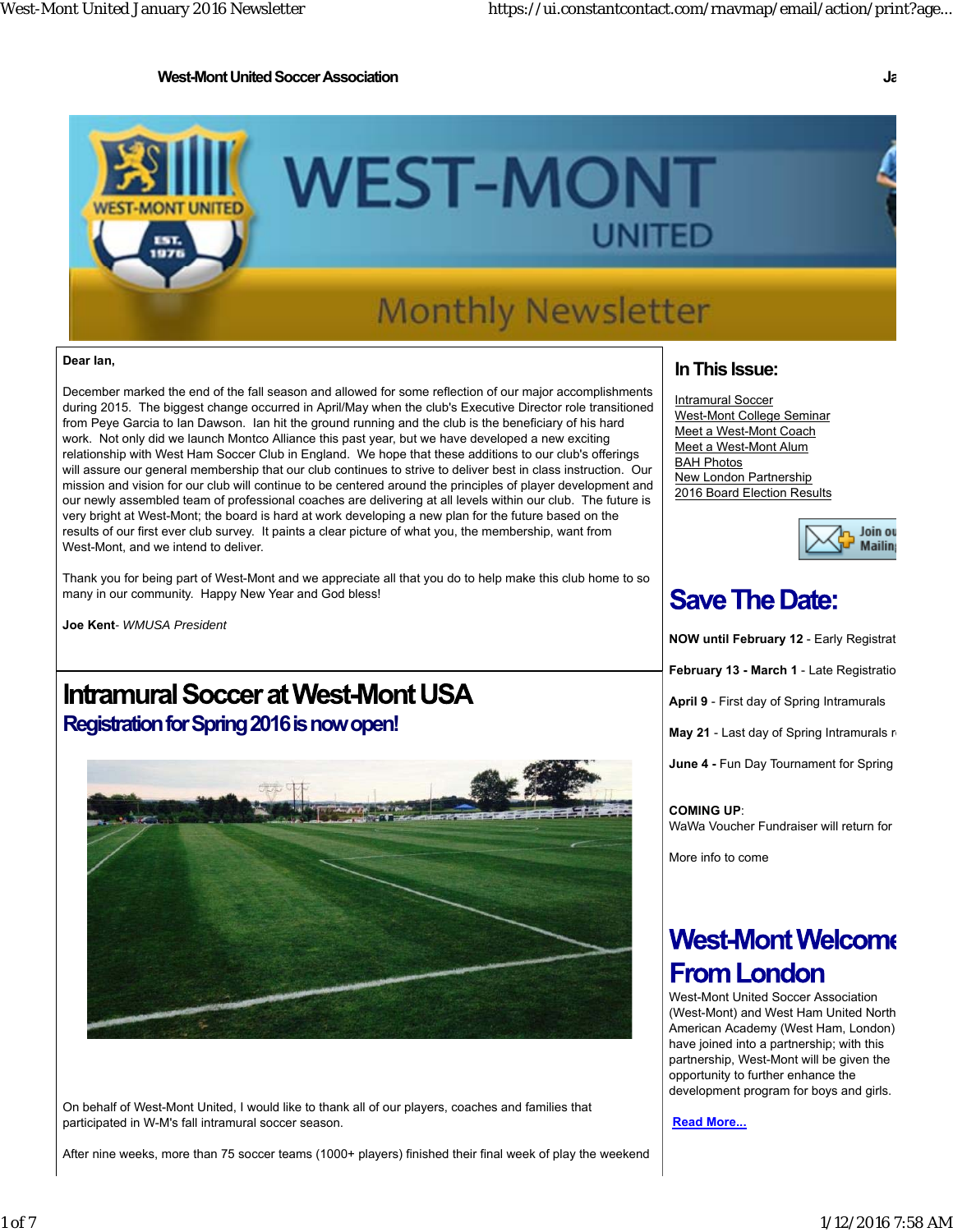of November 14. The players that played this season were "All In!" and learned the fundamentals of soccer, sportsmanship and teamwork. The progress of the league throughout the course of the season is always fun to watch - from the first few weeks of uncertainty to that last game where each team is functioning as a unit and working together.

A tremendous THANK YOU to the numerous volunteers who assisted in the running of the cafe, working the merchandise stand, etc. A special 'thank you' must go on record to the following people....Paul Lucas, Craig Winters, Chris Sites & Kellie McPoyle. The support of these individuals throughout the fall season is incredibly instrumental to the success of our program.

And finally, I would like to thank the referees, without them our program would not be able run. Thank you for your patience and professionalism throughout this season!

Looking forward to seeing you this spring!

**Josh Brown** *- West-Mont United Intramural Director*

### **Click here to register for Spring 2016!**

# West-Mont hosted our first college seminar on December 16

The initial seminar was a huge success. The two-hour presentation held on December 16, 2015 was hosted by U15B assistant coach, Matt Woolley who has volunteered with the club for many years. Matt posed many questions to the guest coaches, Doug Hess of Drexel University and Todd Hoffard of Lebanon Valley College. Both coaches provided the clubs' players and parents honest, insightful and informative material on the recruitment process for the student athlete. The panel addressed the steps of the recruiting process, along with what coaches are

looking for in a student athlete. West-Mont United would like to extend a huge thank you to Matt for hosting the event, along with both Coach Hess and Coach Hoffard for taking valuable time out of their schedules to share experiences and insight. We look forward to working with them both in the near future and providing our players more opportunities in the collegiate area and other areas to support the committed soccer players at the club. We would also like to extend a thank you to all of the players and parents that attended our first college seminar. We know that you received valuable information that will only help in our players' knowledge and support their potential path into the collegiate soccer experience. Please be on the lookout for additional seminars in the future to support our players and families further.



### **Meet a West-Mont Coach Introducing Lindsey Carstens**

Hi, my name is Lindsey Carstens and I have coached for



# 2015 End of Season

\_\_\_\_\_\_\_\_\_\_\_\_\_\_\_\_\_\_\_\_\_\_\_\_\_\_\_\_\_\_\_\_\_

http://www.westmontunitedsoccer.org/hor \_\_\_\_\_\_\_\_\_\_\_\_\_\_\_\_\_\_\_\_\_\_\_\_\_\_\_\_\_\_\_\_\_

# **2016 Board Election**

Thank you to all of the members who cam at the General Meeting.

**President** - Joe Kent **Technical Director** - Alex Zielke **Support Services** - Kellie McPoyle **Facilities** - Pat Welch

# **New US Soccer Play Development Initiativ**

 $\mathcal{L}_\text{max}$ 



**Click here for more**

# **YSC Indoor Soccer!**

 **\_\_\_\_\_\_\_\_\_\_\_\_\_\_\_\_\_\_\_\_\_\_\_\_\_\_\_\_\_\_\_\_\_\_\_\_**



**NO dogs at West-Mont** 

\_\_\_\_\_\_\_\_\_\_\_\_\_\_\_\_\_\_\_\_\_\_\_\_\_\_\_\_\_\_\_\_\_

- **NO parking on Royersford I**
- **Drive carefully in West-Mon parking lot. Safety first!**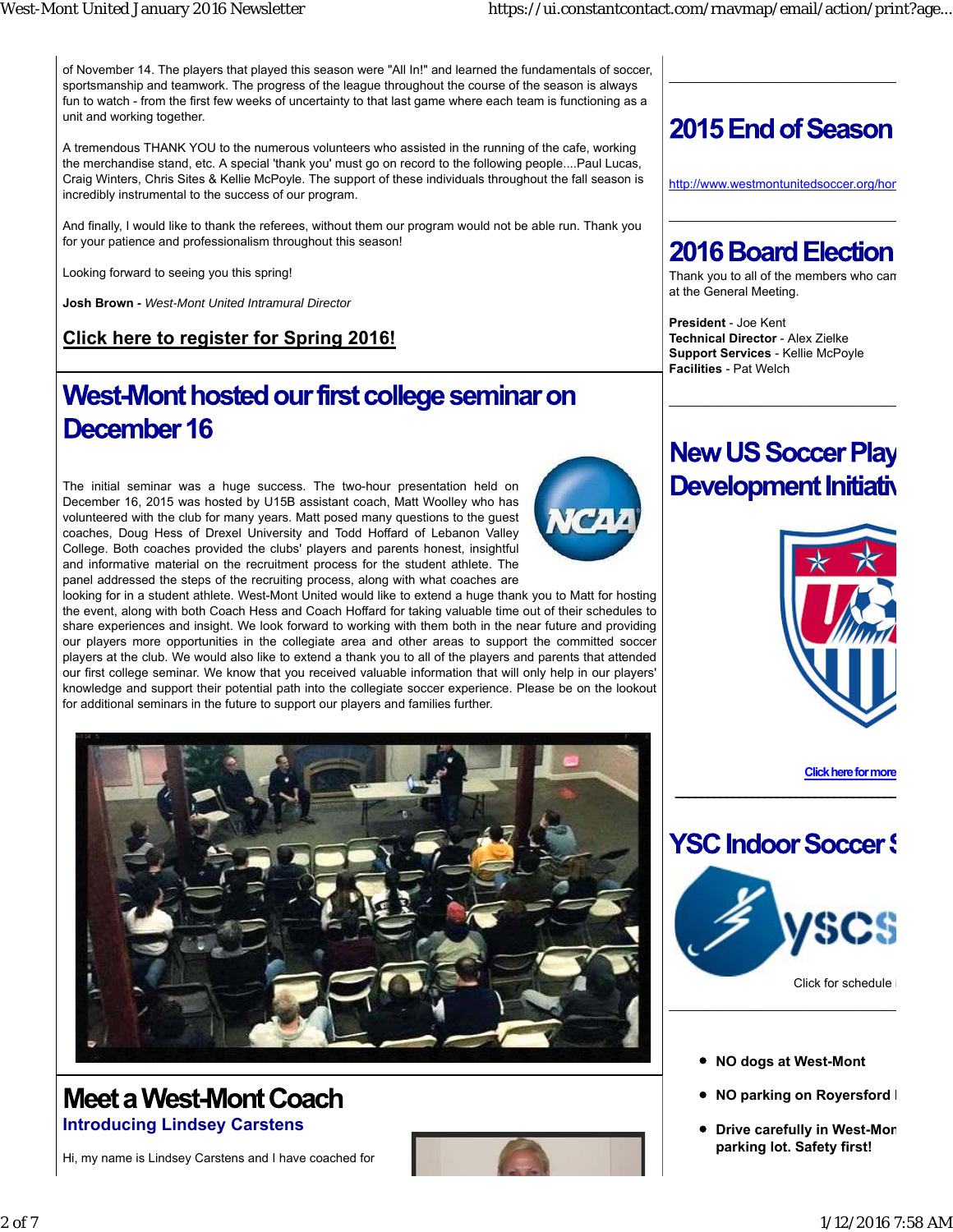West-Mont United for the past 6 years at all different ages and have truly enjoyed the people I have met along the way, like the directors, coaches, parents, and of course the players! I have enjoyed coming back each season to a soccer family.

#### **Coaching experience:**

- Centennial High School Girls Soccer in Champaign, IL (2006-2008)
- Villanova University Women's Assistant Coach (2009-2011)
- Penn Fusion Soccer Team (2009-2010)
- West-Mont United Soccer Club (2010-Present)
- West-Mont Goalkeeper Coach (2011-2013)
- College Residential Camps at University of Illinois (2006-2008)
- Villanova University (2009-2012)
- University of Pennsylvania (2009-2012)
- Starfinder Foundation Senior Leaders (2010-2012)

#### **Teams you coach, present and past at WMUSA?**

- U14G West-Mont United and Union (past 3 seasons)
- U9 and U10 Boys and Girls DDP Program (2 seasons)
- U14 West-Mont Blue Devils (1 season)

#### **Favorite moment as a coach?**

Honestly, any day that I get to watch the team I coach and see that the girls or boys are truly enjoying themselves on the field. These moments remind me why I became a coach and allow me to enjoy doing the job I love!

#### **Favorite moment(s) as a player?**

There are so many moments that were incredibly special in my playing career. It's hard to pick just one. I would say it's a tie between two moments.

1. The first moment happened in college. We were playing in the Big Ten tournament my senior year. Five minutes into the game, I split my forehead open on someone's shin guard and had to get stitches in the locker room at half time right above my eye (no concussion fortunately!). I went right back into the game for the second half, and we ended up winning in a shoot out. I saved two shots in the shoot out and looked like 'Rambo' with bandages around my head! It was such a thrilling moment!

2. The second moment was when I was playing for a professional team in Norway after college - Team Strommen. We made it to the national finals and our team played in a stadium in front of 7,000 fans. The King and Norweigian Royal Family were in attendance as well. We ended up losing 3-1, but we got to shake hands after the game, and it was truly a great experience!

#### **Favorite team(s)?**

- US Women's National Team
- Canadian National Team
- I have some great friends that play in the NWSL, the women's professional league in the US. My favorite team in that league is Houston Dash.

#### **Other interests and hobbies?**

- I work as a physical therapist and love helping people get back to functioning to their fullest potential. I treat all ages from 5 month olds to 95 year olds and all diagnoses.
- Anything that involves playing with my dogs, running, and being outside.

#### **Favorite TV shows and movies?**

- 'Homeland' and any comedy
- Some reality TV every now and then

#### **What you wanted to be growing up?**

- Obviously a professional soccer player (what soccer girl doesn't!?)
- I actually always wanted to be a physical therapist from a pretty young age. I had some PT when I was growing up with soccer injuries and was hooked.

**Contact email**: Lindsey.carstens@gmail.com



### **Rent the West-Mont Clu**

**\_\_\_\_\_\_\_\_\_\_\_\_\_\_\_\_\_\_\_\_\_\_\_\_\_\_\_\_\_\_\_\_\_**

Planning a holiday party, graduation party West-Mont Club House.

Visit the West-Mont website for more info

# **Coaching Staff**

**Ian Dawson** Executive Director **Ian@Westmontunitedsoccer.org**

**Tim Leyland** Girls Director of Coaching **Tim@Westmontunitedsoccer.org**

**Dennis Squires** Boys Director of Coaching **Dennis@Westmontunitedsoccer.org**

**Kevin Curley** Director of College Prep **Kevin@Westmontunitedsoccer.org**

**Josh Brown** Intramural Director **Josh@Westmontunitedsoccer.org**

**Sean Graves** Tournament Director **Sean@Westmontunitedsoccer.org**

\_\_\_\_\_\_\_\_\_\_\_\_\_\_\_\_\_\_\_\_\_\_\_\_\_\_\_\_\_\_\_\_

## **Coaches Comer**

Check out Positive Coaching Alliance's w great tips.



Click here for mo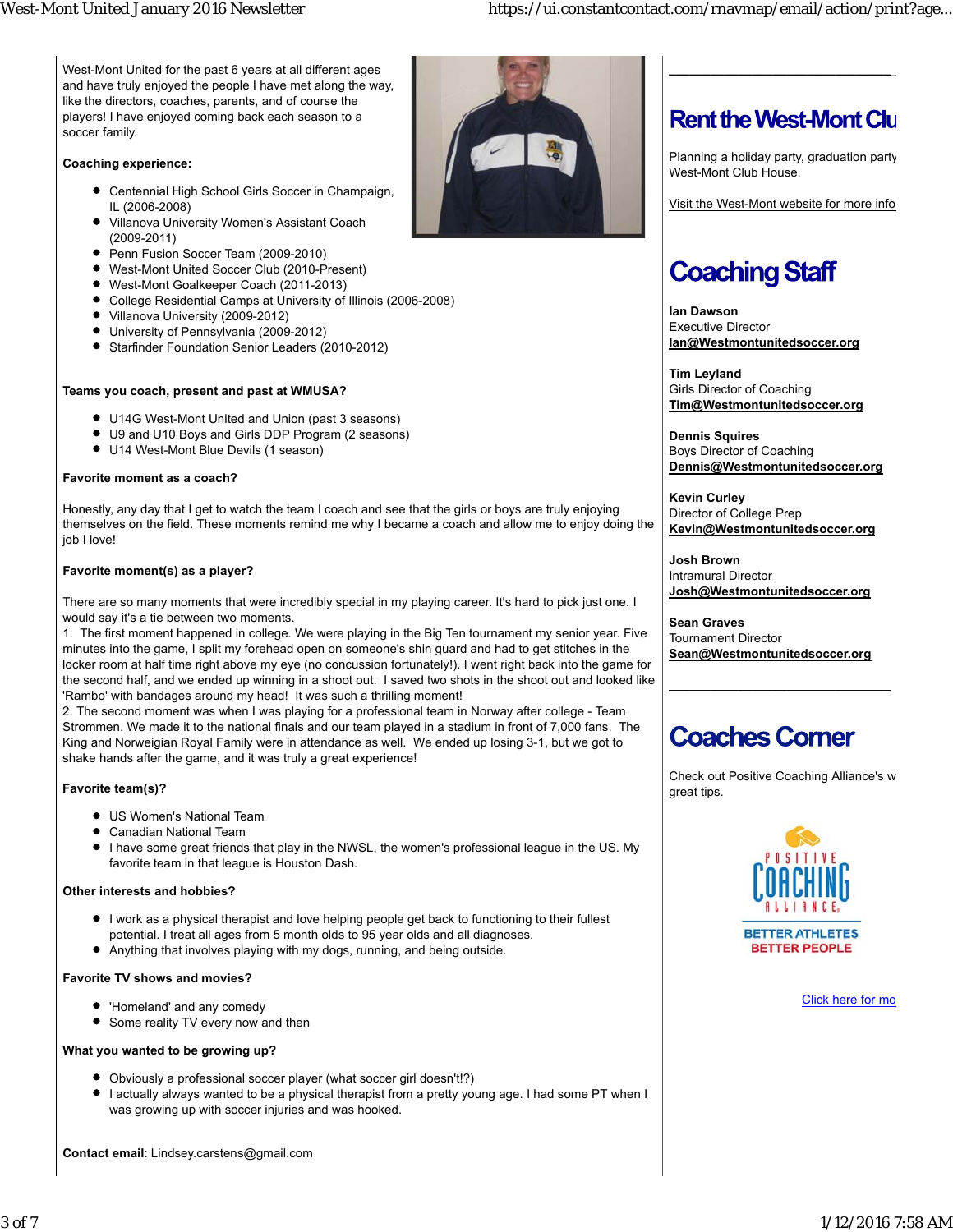### **Meet a West-Mont Alum Introducing Laura Suaro**

**Team at West-Mont:** West-Mont Wildcats

**How long did you play at West-Mont?** 9 Years

**Favorite moment(s) as a player?** 1. Winning the Hempfield Tournament in penalty kicks at U9 2. Winning Beach Blast 2 years in a row

**Favorite position?** Center back

**Favorite coach(es)?**

- Eric Dowiak

- Neil Suero

- Mario Giese - Frank Darreff
- 

**High school?** Spring-Ford

**College?** Penn State University

#### **Why West-Mont?**

West-Mont teaches young kids the fundamentals of soccer in a fun way. There is the perfect balance between serious soccer and fun soccer. It gives you an opportunity to get to know new people who end up being your best friends. My years at West-Mont were some of the best and most memorable years of my life.

**Favorite player?** Abby Wambach

Please read this article to learn more about 'Mama Bear', aka Laura Suaro. 'One of a Kind Suero' article

## Check out these awesome photos taken last year during BAH! Anyone missing summer?\*



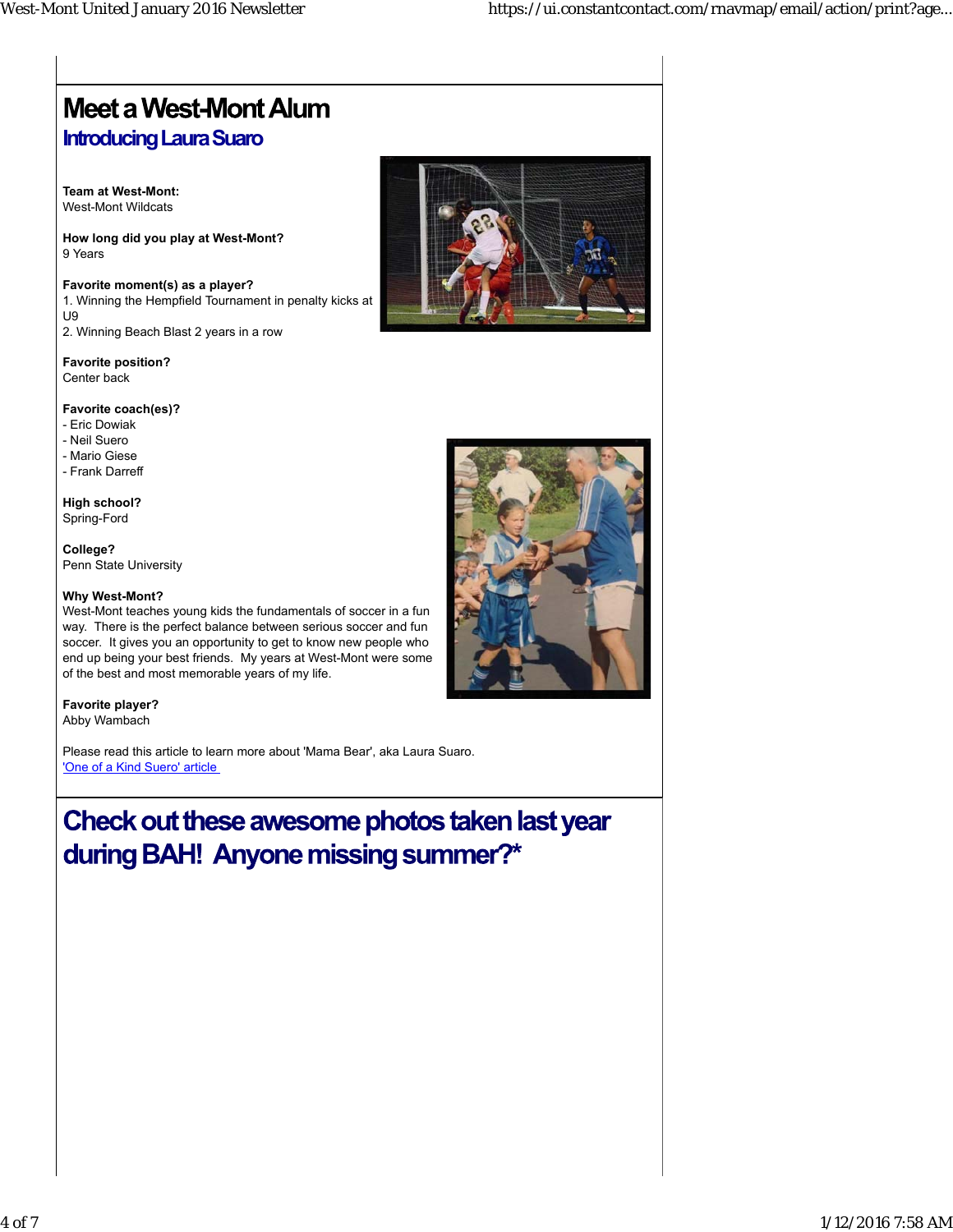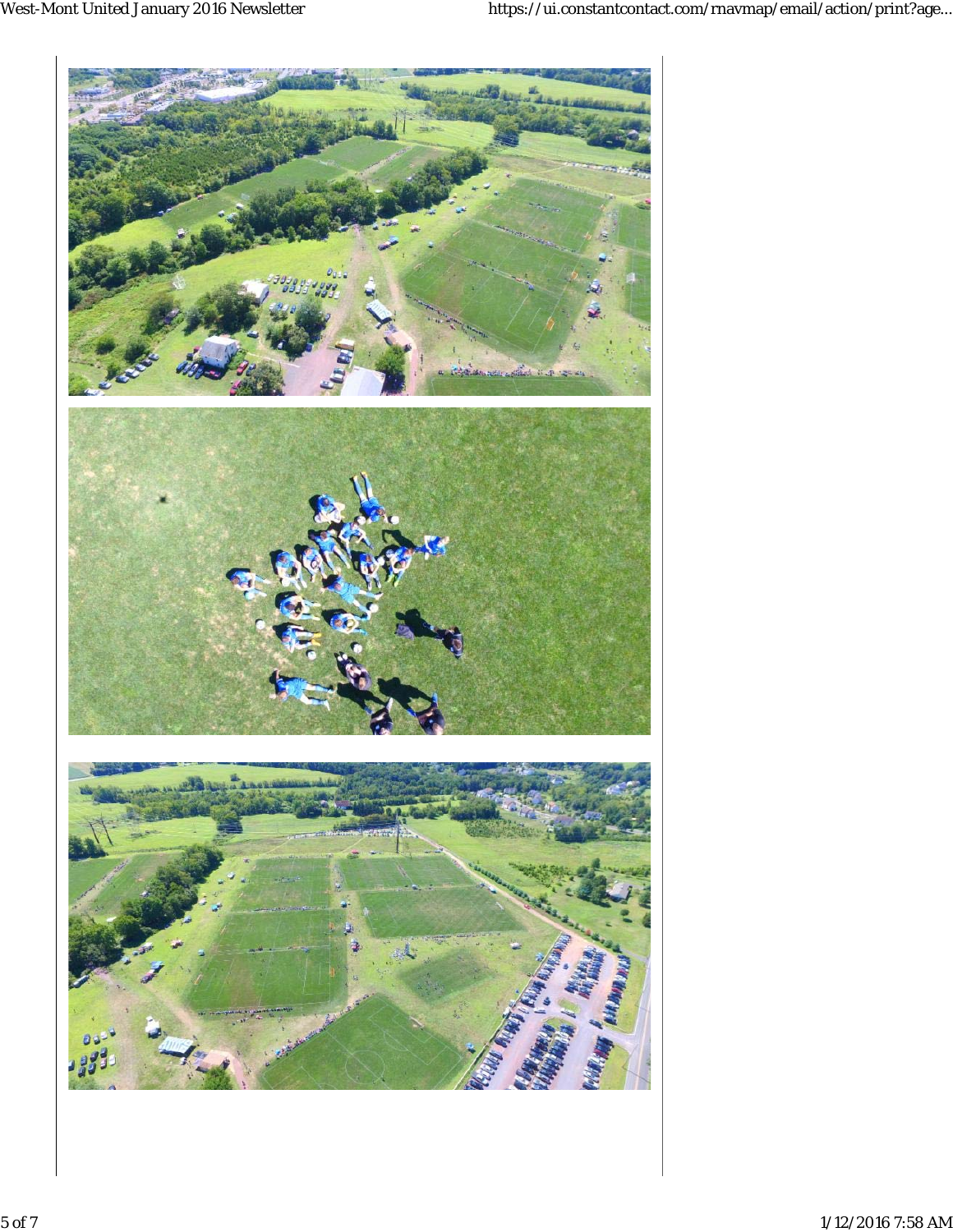

\*All drone usage at WMUSA facility must be approved ahead of time by the WMUSA BOD.

Thank you U14 Boys Montco Alliance parent David Gulatti for these photos.

Like us on Facebook<sup>1</sup>

Follow us on **twitter** 

# **About West-Mont United Soccer Association**

#### **VISION**

West-Mont United Soccer Association will be a leading soccer organization in the region for player development and competitive play at all ages and abilities.

#### **MISSION**

West-Mont United Soccer Association creates a positive soccer experience that values sportsmanship and character building:

- By providing programs for all levels of play: Recreational, Travel and Premier
- By focusing on the development of players of all abilities
- By delivering our programs at top quality facilities
- By educating our players and members through experienced professional staff

# **West-Mont United Coaching Staff**

West-Mont United Soccer Association is proud to have one of the best and continually growing coaching staffs in the area. Our coaches bring a variety of experiences to the coaching staff from Licensing (USSF, NSCAA and UEFA) to Professional Playing Experience to Collegiate Playing and Coaching Experience. We pride ourselves in continuing to bring our players and families the best coaches possible.

For more information on each of our coaches please follow this link - **West-Mont Coaching Staff**

# **West-Mont United 2015 Board of Directors**

For more information about the 2015 Board of Directors & Trustees, please follow this link - **West-Mont Board of Directors**

### Location

**West-Mont United Clubhouse:** 560 Royersford Road Limerick, PA 19468 **Office Manager:** Leigh Segal **Office Phone**: 484-932-8698